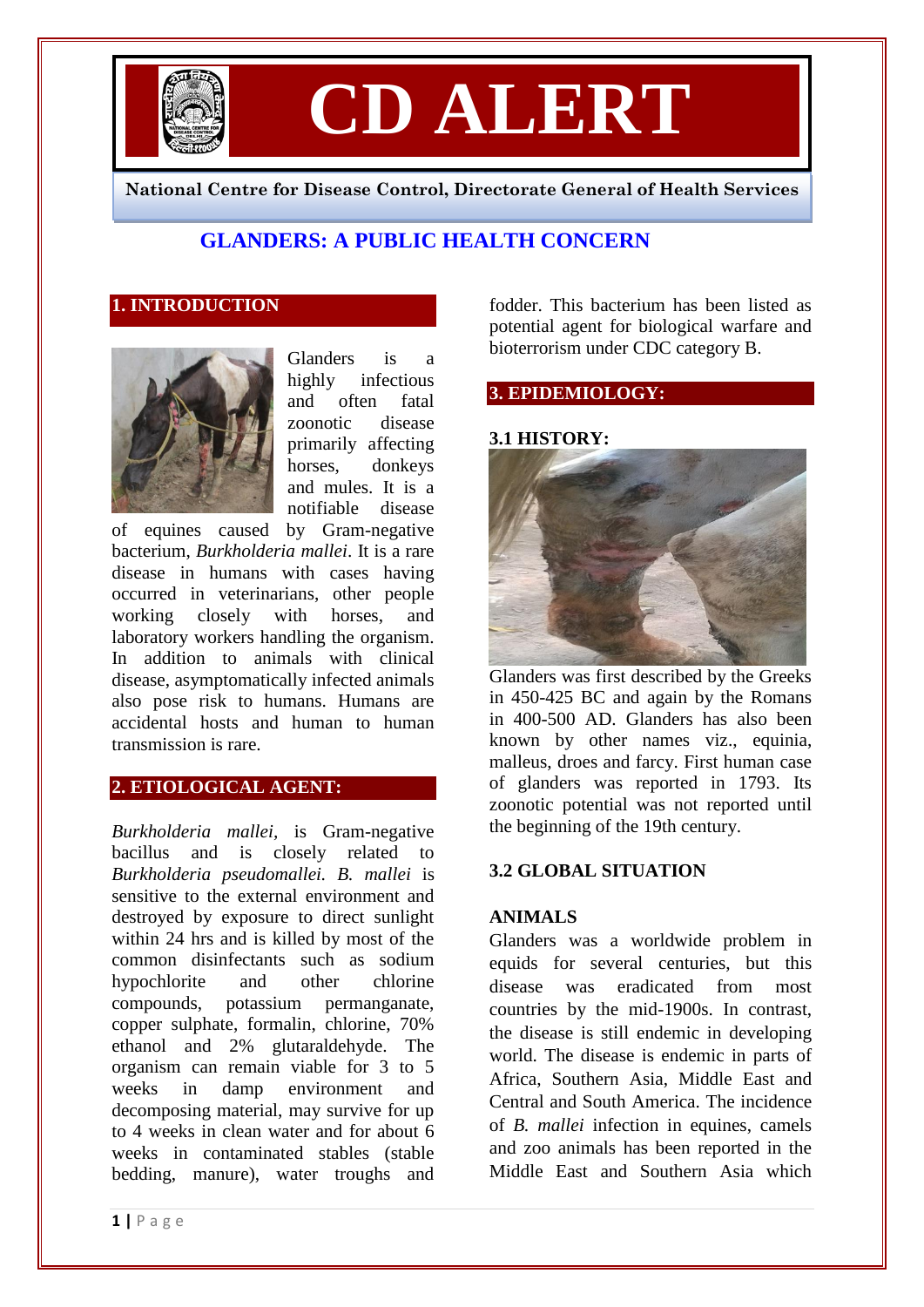includes United Arab Emirates, Bahrain, Iran, Iraq, Kuwait, Lebanon, Mongolia, India, Myanmar, Afghanistan, Pakistan and Philippines. In South America, regular occurrence of glanders was reported in Brazil. The disease is also prevalent in few countries such as Eritrea and Ethiopia in Africas.

#### **HUMANS**

Glanders is a zoonotic disease. In 1913, one authentic case was of a Veterinary Pathologist at Punjab Veterinary College, Lahore in erstwhile India has been reported. Six unrelated cases of glanders occurred in 1945 among laboratory at Maryland, USA. Subsequently in 2000, a microbiologist at U.S. Army Medical Research Institute of Infectious Disease (USAMRIID) was presumptively diagnosed for glanders due to his work history and was successfully treated. Two Japanese laboratory workers accidentally exposed to *B. mallei* and died at the Ping Fan Institute in 1937.

## **3.3 INDIAN SCENARIO**

#### **ANIMALS**

In India, it is believed that glanders was first observed in the cart horses in 1881. Confirmed cases of *B mallei* infection in Indian equines were documented in 1913. A detailed account of incidence and epidemiology of glanders in military and civilian farms in India had been reported in the early 1980s. A sudden re-emergence of the disease was observed in 2006 and it continued to affect equids in several regions of the country. Subsequently surveillance was intensified which resulted in detection of new sporadic cases all most every year from Uttar Pradesh, Maharashtra, Himachal Pradesh, Uttarakhand, Chhattisgarh, Andhra Pradesh, and Punjab. Continuous

#### **HUMANS**

Despite many reported cases of the disease in equines, no human case of glanders has been reported in India till date.

## **3.4 RISK GROUP**

Occupation exposure is the main risk factor to veterinarians, farmers, horse traders/ fanciers, laboratory workers, and other persons who are closely associated with equines or handling the organism.

## **3.5 TRANSMISSION:**

#### **ANIMALS**

Ingestion of the organism is the major route of infection. Experimental evidence suggests that inhalation of the organism is less likely to result in typical cases of the disease. Acquiring the disease through skin or mucous membranes is possible but rare. The transmission is facilitated if animals share feeding or watering facilities. *B. mallei* is readily spreads from fomites. Carnivores usually become infected when they eat contaminated meat.

#### **HUMANS**

*B. mallei* is transmitted to humans through contact with tissues or body fluids of infected animals. The bacteria enter the body through cuts or abrasions in the skin and through mucosal surfaces such as the conjunctiva and nose. The infection may occur by inhaling infected aerosol dust. Animal-to-human and human-to-human transmission of glanders is rare.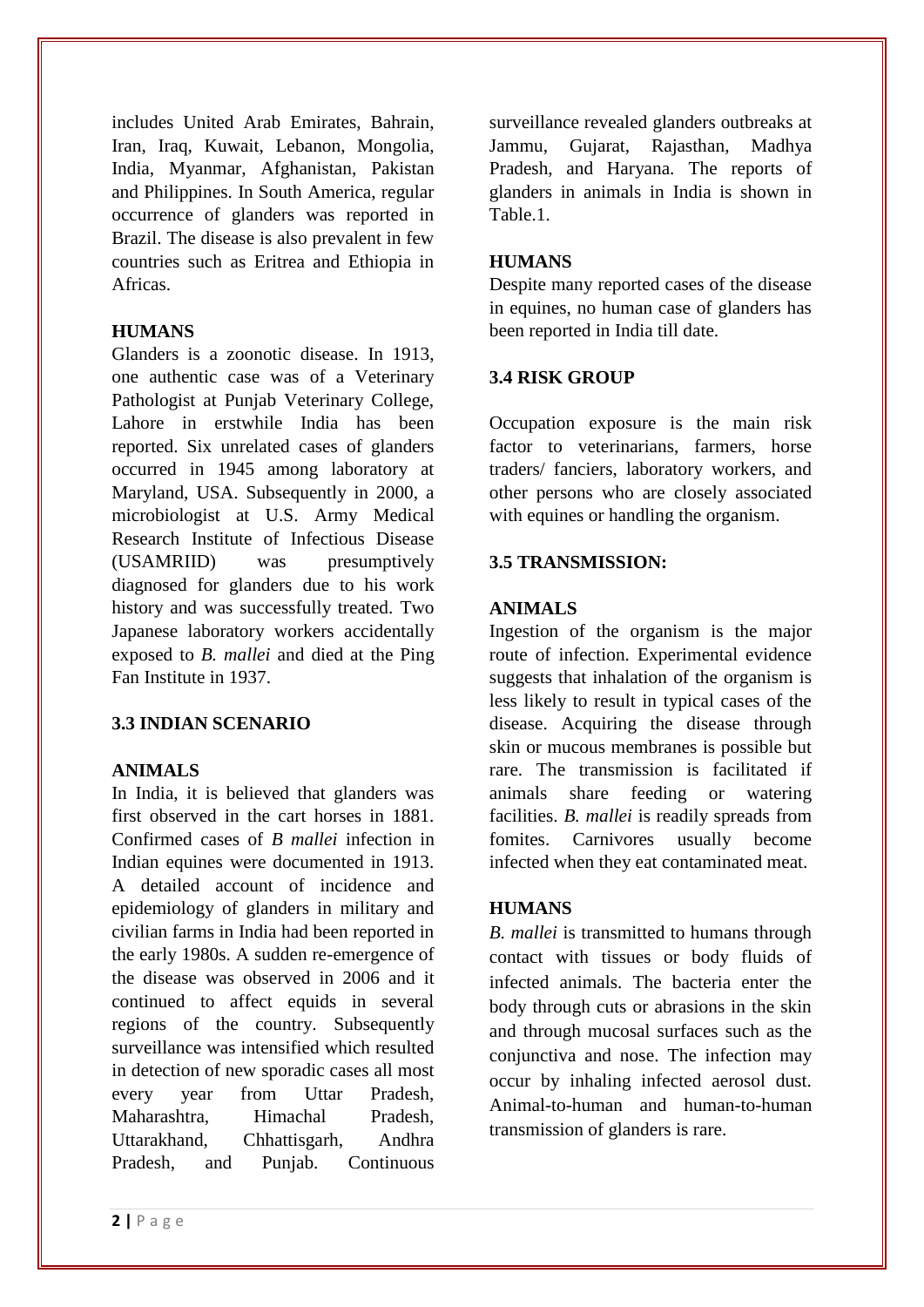#### **3.6 INCUBATION PERIOD**

#### **ANIMALS**

The incubation period for glanders in equines ranges from a few days to many months  $(2 - 6$  weeks).

## **HUMANS**

In humans, the acute form of disease has a typical incubation period of 1–14 days, while the chronic form of the disease has an incubation period of up to 12 weeks. A localized cutaneous infection typically follows within one to five days.

## **4. CLINICAL SYMPTOMS**

#### **4.1 ANIMAL GLANDERS**

Glanders has traditionally been clinically categorized into nasal, pulmonary and cutaneous forms based on the most commonly affected organ systems in equines. Glanders can have nasal, pulmonary and cutaneous forms.

**i) Nasal form:** In nasal form, deep ulcers and nodules develop inside the nasal passages resulting into mucopurulent, yellowish often copious discharge. Discharge may be unilateral or bilateral and can become blood tinged. The ulcers may coalesce resulting sometimes into nasal perforation. Healed ulcers become star–shaped scars, which may be found concurrently with nodules and ulcers. Regional (submaxillary) lymph nodes become enlarged bilaterally or unilaterally. They are usually indurated in acute illness and may suppurate and drain. Nasal infections can further spread to involve the lower respiratory tract.

**ii) Pulmonary form:** Pulmonary involvement is most common clinical form, often occurring in combination with other forms. Affected animals develop nodules and abscesses in the lungs. Pulmonary form may remain inapparent or may be characterized by mild to severe respiratory signs such as coughing and dyspnea with febrile episodes and progressive debilitation.

**iii) Cutaneous form:** Cutaneous form (Farcy) is characterized by multiple nodules developing in the skin along the lymphatics, which may rupture and ulcerate discharging an oily, thick yellowish exudate. Regional lymphatics and lymph nodes are also enlarged with lymphatics filled with a purulent exudate. Some animals may also reveal joint swelling, painful edema of legs or orchitis. Skin lesions may appear anywhere but are most common on inner thighs, limbs and abdomen. Skin lesions in glanders heal very slowly, often continuing to discharge fluid although dry ulcers may also be seen. Animals with cutaneous glanders may eventually become debilitated and can subsequently die.

Based on clinical progression of the disease, glanders cases may be characterized as acute (or subacute), chronic or latent forms.

**a) Acute form:** Donkeys and mules often develop acute disease after exposure. Amongst donkeys and mules, the latter appear to be more resistant and course of the illness may be slower in them. Acute disease is characterized mainly by nasal and respiratory involvement with clinical signs such as high fever, decreased appetite, weight loss, depression, bouts of coughing and progressive dyspnea. An initial watery nasal discharge, often unilateral at first, can develop into the classic nasal form. There may also be a purulent ocular discharge as well. Animals with the acute form usually die in a few days to a few weeks from septicemia and respiratory failure.

**b) Chronic form:** Horses usually develop chronic glanders after exposure. Chronic form develops insidiously and lasts for months to years, with periodic episodes of exacerbation, resulting in slowly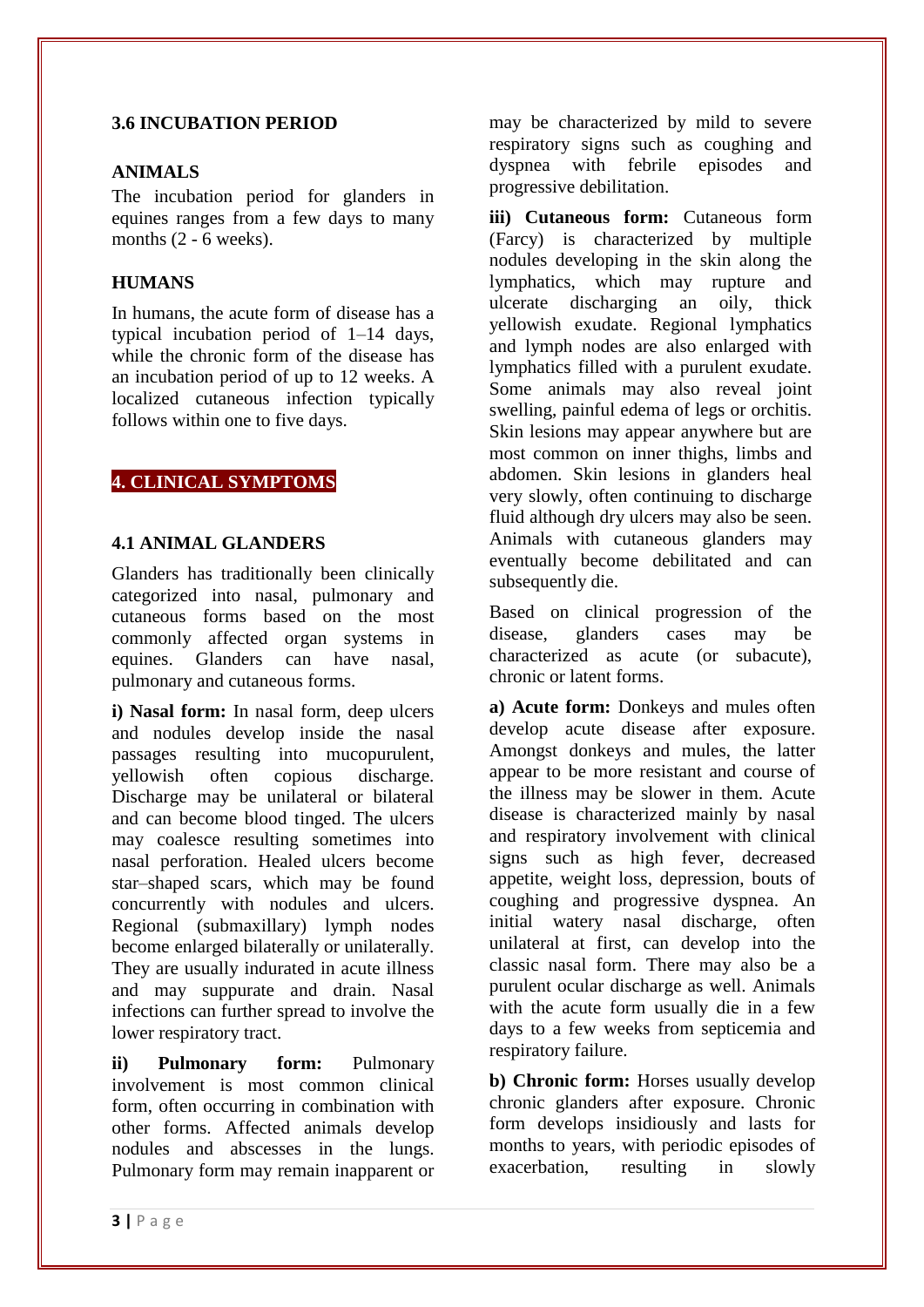progressive debilitation. Although the initial signs may be mild and easily overlooked such as intermittent low fever and slightly labored breathing, progression of the lesions results in listlessness, generalized weakness and wasting, with an intermittent cough. Some animals become lame, with swelling of the joints in the hindquarters, or have hematuria, polyuria, diarrhea, epistaxis or orchitis. Signs of nasal glanders or skin involvement may also be seen and stressors can result in acute bronchopneumonia. Chronic glanders is eventually fatal in most animals, although a few may recover clinically while remaining carriers. Animals that recover from glanders can also relapse.

**c) Latent form:** In latent cases of glanders, lesions may occur sporadically in the lungs and other internal organs. The clinical signs are usually minimal and most often consist only of intermittent low fever, nasal discharge and/or occasional labored breathing. Latent glanders is most commonly encountered in horses.

As regards clinical signs in animal species other than equines, naturally infected dromedary camels reveal signs similar to equines such as fever, lethargy, emaciation and nodules and ulcers in the nasal passages with severe mucopurulent discharge. In carnivores (cat, dog, tiger) that acquire infection from eating infected meat, nodules and ulcers are found in the nasal passages, conjunctivae and deeper respiratory tract with purulent yellowish nasal discharge. Additional clinical signs may include swelling of lymph nodes and dyspnea.

#### **Differential Diagnosis:**

- Strangles (S*treptococcus equi*),
- Melioidosis (*Burkholderia pseudomallei)*
- Ulcerative lymphangitis (*Corynebacterium pseudotuberculosis*)
- Botryomycosis, Sporotrichosis (*Sporothrix schenckii*)
- Pseudotuberculosis (*Yersinia pseudotuberculosis*)
- Epizootic lymphangitis (*Histoplasma farciminosum*)
- Horse pox
- Tuberculosis (*Mycobacterium tuberculosis*)
- Gutteral pouch empyema
- Dermatophilosis
- Dermatomycoses
- Trauma and allergic conditions.

#### **4.2 HUMAN GLANDERS**

The clinical symptoms of glanders in humans are non- specific therefore accurate diagnosis and treatment is difficult. The symptoms in humans include low- grade fever and chills, malaise, fatigue, myalgias, backache, headache, rigors, chest pain and lymphadenopathy. Following forms of glanders have been described which are as follows:

**i)** Mucosal: Involvement of the eye and conjunctiva in *B. mallei* infection presents with excessive lacrimation and photophobia.

Nasal involvement is characterized by inflammation and swelling of the nose, which is common following inhalation of *B. mallei*. This may be followed by copious nasal discharge. Additionally, infection may invade the nasal septum and bony tissues, causing fistulae and tissue destruction.

The face may swell and regional lymphnodes may become inflamed. Infection may also extend to the lower respiratory tract, resulting in bronchitis accompanied with cough and mucopurulent sputum production.

**ii) Cutaneous:** Cutaneous manifestations include papular lesions that may erupt anywhere on the body with chronic, indolent course of infection. A localized infection with a discharge typically develops at the entry site. The abscess can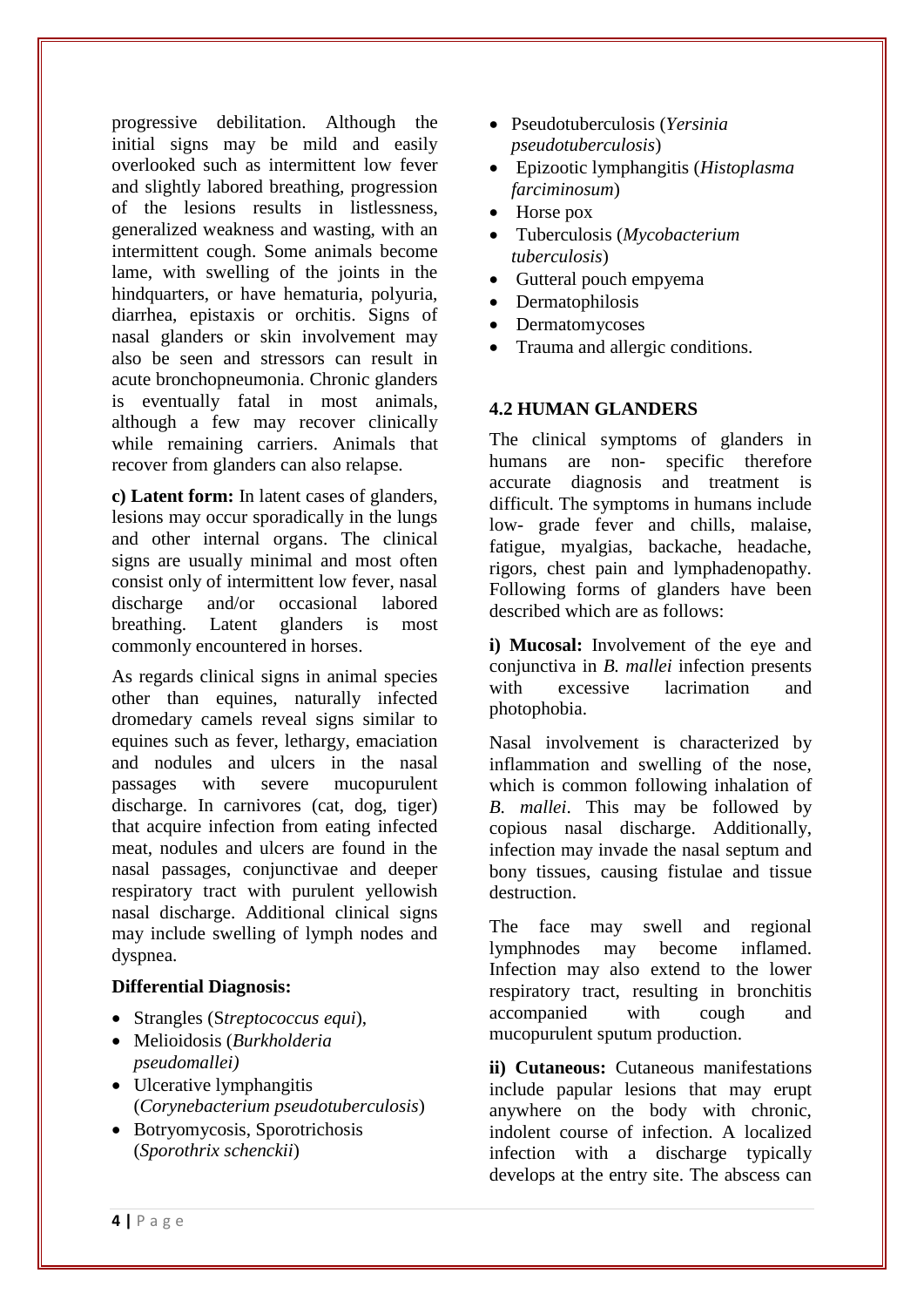ulcerate and drain for a long period. Inflammation may extend along regional lymphatics and cause lymphangitis with numerous foci of suppuration along their course.

**iii) Pulmonary:** A pulmonary infection typically results in pneumonia, pulmonary abscess, pleuritis, and plural effusion. Signs and symptoms of pulmonary infection can include cough, dyspnea, chest pain, and mucopurulent sputum. Non-specific signs and symptoms such as fatigue, fever (often exceeding 102°F), chills, headache, myalgia, lymphangitis, sore throat, pleuritic chest pain, cough, tachypnea, dyspnea, nasal discharge, and gastrointestinal signs often accompany respiratory infections. Many symptoms may take up to 2 to 3 weeks to develop.

**iv) Disseminated:** Dissemination from local cutaneous or mucosal infection results in septicemia and the colonization of internal organs such as the spleen, liver, and lungs with the development of abscesses. These infections are typically associated with septic shock and high mortality. The reported mortality rate for the septicemic form of glanders is as high as 50% with treatment and greater than 95% without treatment.

#### **Differential Diagnosis:**

Typhoid fever, Tuberculosis, Syphilis, Erysipelas, Lymphangitis, Pyemia, Yaws, Melioidosis etc.

#### **5. PATHOGENESIS**

*B. mallei* after penetrating the mucosa travels through lymphatics and reaches regional lymph nodes from where it spreads hematogenously after proliferation. Varied necropsy lesions have been observed in equines such as granulomas and ulcers in different tissues and nodules and fulminating ulcers on mucous membranes of nasal passages, larynx and upper lip. Bone lesions have also been observed in mules, humans and experimentally infected animals. In

pulmonary glanders, lungs may reveal nodular foci underneath the pleura and diffuse miliary granulomatous nodules with caseonecrotic centre. Edema of lung lobes and severe bronchopneumonia is observed in acute glanders often with serosanguineous fluid in paranasal sinuses, trachea and nasal cavity.

Histological lesions in equines generally include granulomatous or pyogranulomatous inflammation of lung tissues, wherein macrophages and epithelioid cells are the predominant cells. Variable sized foci of hemorrhage, edema and aggregation of interlobular and intraalveolar fibrin are also observed. Vasculitis and thrombosis of nasal blood vessels with neutrophilic granulocyte infiltration is observed in nasal form.

The main protective mechanism of *B. mallei* to escape phagocytosis includes intracellular localization and presence of capsule and capsular lipopolysaccharide.

## **6. LABORATORY DIAGNOSIS:**

The rarity of recent human cases may make glanders a difficult diagnosis even in regions with exceptional medical facilities. For equine glanders, complement fixation test (CFT) is the OIE (World Organization for Animal Health) recommended diagnostic test. There are no specific serologic tests for human glanders diagnosis. However, serologic tests like complement fixation test (CFT) and indirect haemagglutination test were instrumental in diagnosing US laboratoryacquired infections between 1944 and 1953. Besides, enzyme-linked immunosorbent assay (ELISA) may be used for human glanders diagnosis.

#### **SAMPLE COLLECTION AND TRANSPORTATION**

For serology:

 Humans/Animal: Collect 5 ml blood per vial. Preferably, separate the serum following standard biosafety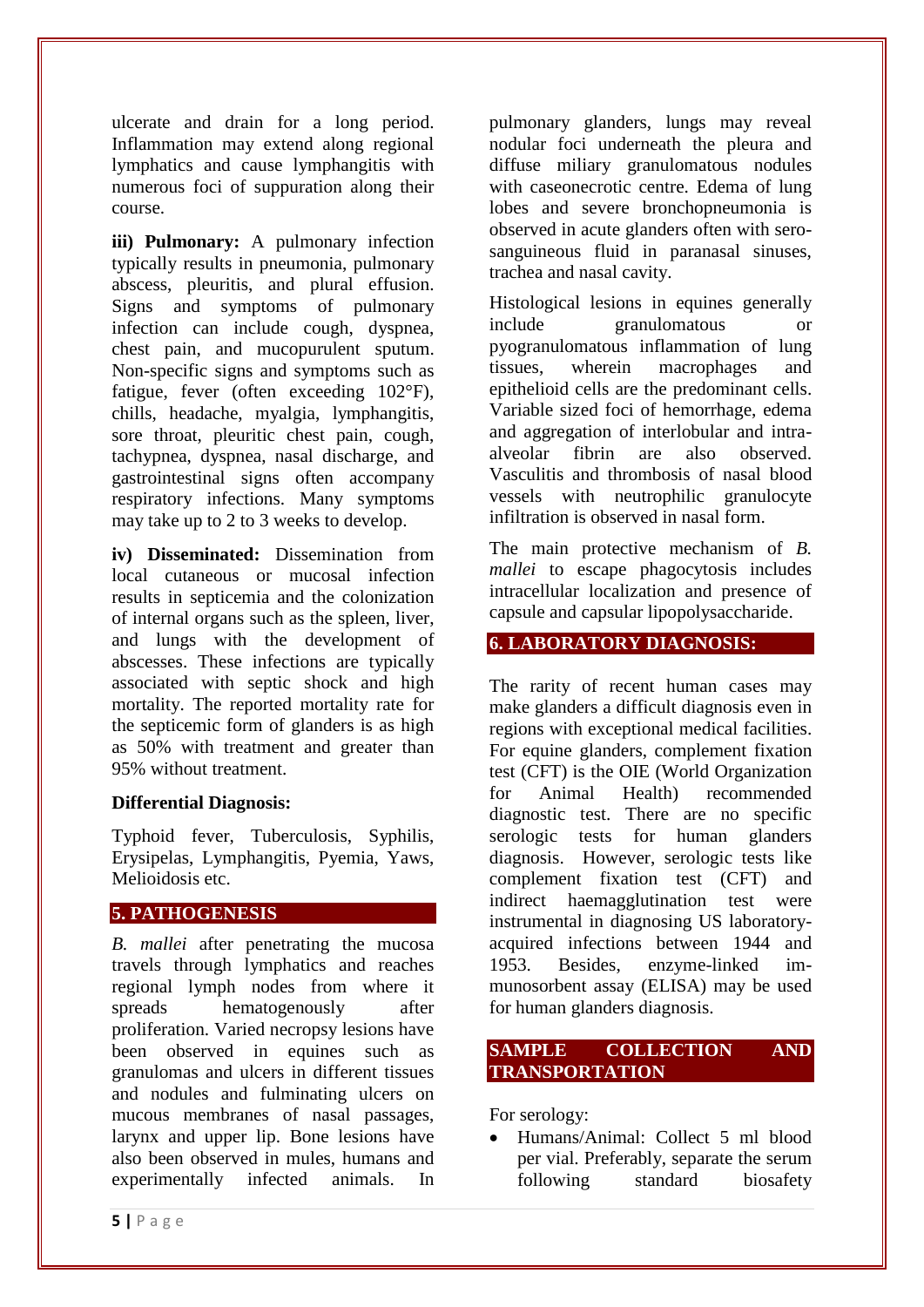precautions. Transportation of blood/ serum sample is required to be done in triple layer packing in cold chain (2- 4°C) to designated laboratories.

The laboratories designated by Ministry of Health and Family Welfare (Government of India) (Vide letter no: 4-Z/2009/PRC Dated 18<sup>th</sup> October 2011) for diagnosis of the disease in suspected human cases are as following:

- ICAR- National Research Centre on Equines (NRCE) Sirsa Road, Hisar, Haryana-125001 India
- Central Military Veterinary Laboratory (CMVL)Sardhana Road, Meerut Cant, Meerut, Uttar Pradesh- 250001,India

The samples for diagnosis of the disease in suspected human cases can be sent by state to above mentioned designated laboratories under intimation to IDSP, NPO (Email[:idsp-npo@nic.in\)](mailto:idsp-npo@nic.in) for information.

#### **7. TREATMENT:**

Treatment with sulphonamides (trimethoprim-sulfamethoxazole, TMP-SMX) has been recommended. Recently, Piperacillin/tazobactum as an alternative for currently used drug ceftazidime for the treatment of glanders in view of the emergence of ceftazidime-resistant clinical isolates in Southeast Asia.

#### **8. PERVENTION AND CONTROL:**

#### **8.1 GLANDERS CONTROL POLICY IN INDIA**

Glanders and Farcy Act, 1899 (Act 13 of 1899) was the first Act on animal disease to be enacted in India for testing and destruction of glanders affected horses and notification of disease outbreak by veterinary authorities. The act has since been replaced by the 'Prevention and Control of Infectious and Contagious Diseases in Animals Act, 2009' which enunciates provisions for prevention, control and eradication of various infectious and contagious diseases affecting animals in India. The act serves as the prevailing glanders control policy in India.

#### **8.2 ANIMAL SURVEILLANCE**

As per prevailing International zoosanitary regulations for prevention and control of glanders, outbreaks upon occurrence are required to be immediately notified to World Organization for Animal Health (Office International des Epizooties (OIE)) and positive animals must be destroyed to stop establishment of *B. mallei* in a niche and to avoid animal to human transfer. Strict veterinary regulations including serological testing of animals prior to transport reduce the risk of importation of glanders into disease free areas. OIE Animal Health Code for Terrestrial Animals (2016) enunciates detailed instructions for import of equines and equine products such as semen or serum from glanders-infected and glanders-free countries. However, currently available diagnostic tests for the disease have limitations and an element of risk of spreading the disease still remains even if all precautions are strictly followed. Therefore, in glanders-endemic areas, reasonable control of disease can only be achieved by a strict 'testing and culling of positive animals' policy in combination with adequate re-imbursement of animal owners encouraging owners to voluntarily subject their animals to screening for glanders, thus leading to detection and elimination of carrier animals and eventual eradication of the disease.

National Research Center on Equines (NRCE), Hisar is working as National Reference Laboratory for diagnosis of many equine diseases including glanders. The Centre has National Surveillance and Monitoring Programme for glanders in place as a major part of its ongoing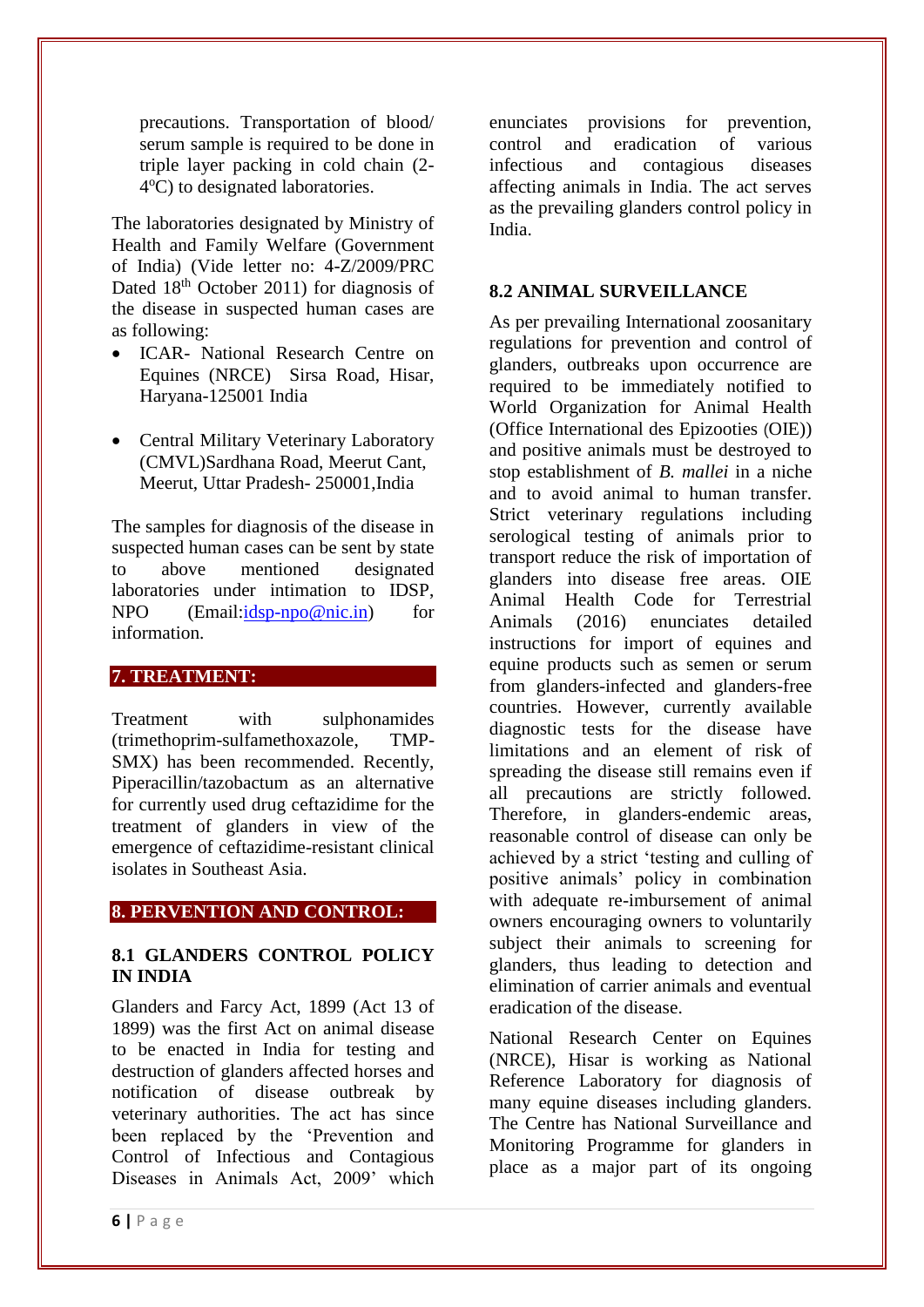activities. NRCE is significantly contributing for early detection of cases, notification of the disease and subsequent follow-up surveillance for containment of the disease. NRCE has developed recombinant protein based ELISAs. Presently ELISAs are being validated as per OIE protocols.

Central Military Veterinary Laboratory (CMVL), Meerut is the premier animal disease diagnostic laboratory of the Indian Army. The laboratory has unique distinction of being first and only veterinary diagnostic laboratory in India to be accredited by National Accreditation Board for Testing and Calibration Laboratories (NABL) as per IS/ISO 17025: 2005. CMVL is also contributing for detection of glanders cases.

Note: Both NRCE, Hissar and CMVL, Meerut are designated by Ministry of Health and Family Welfare, Government of India as reference laboratories for diagnosis of glanders in humans.

#### **8.3 CONTROL MEASURES**

Strict zoo-sanitary measures must be followed to manage the disease in animals as well as to reduce chances of contracting disease in humans. These comprise of disinfection of infected premises, proper disposal of carcasses as per existing guidelines, treatment of animal products like dung, urine and other secretions and code of conduct of hygiene for animal handlers and attendants. The clothing, shoes, other belongings of animal handlers and those of affected animals are likely sources for spread of infection. Thus, special care of such items is to be taken to avoid any unintentional spread of infection. Personnel in close contact with the diseased animals should follow high standard of personal safety, hygiene and strict antiseptic measures.

#### **8.4 INTERSECTORAL CO-ORDINATION**

The infected equines, particularly the asymptomatic horses (carrier animals) are the greatest risk to humans. Therefore, local and regional animal and public health authorities need to pay careful attention and work together in the eventuality of a suspected outbreak to expedite identification and control of human infection. Glanders outbreak in equines should be brought to the notice of local medical officer for testing of human contacts after risk assessment of getting infected.

## **8.5 IEC**

Lack of awareness among horse and donkey owners and the limited availability of veterinary services are key factors responsible for under reporting of the disease. Hence, control of glanders needs strict implementation of ongoing policy comprising education, awareness of owners & veterinarians and continuous veterinary education programs.

#### **8.6 DO'S AND DON'TS**

## **Do's**

- Isolate the animal suspected for glanders
- Keep feeding and watering trough separate for sick and healthy animals.
- Bury the left over feed/ fodder rejected by the sick animals.
- Separate persons should handle sick and healthy animals.
- Bury the dead animal deep underground at the designated place.
- Keep close watch for symptoms like nasal and eye discharges, respiratory distress and skin sores among the animals.
- The Veterinary Officers or personnel involved in the animal handling for sample collection or animal burying should use personal protective equipment (PPEs).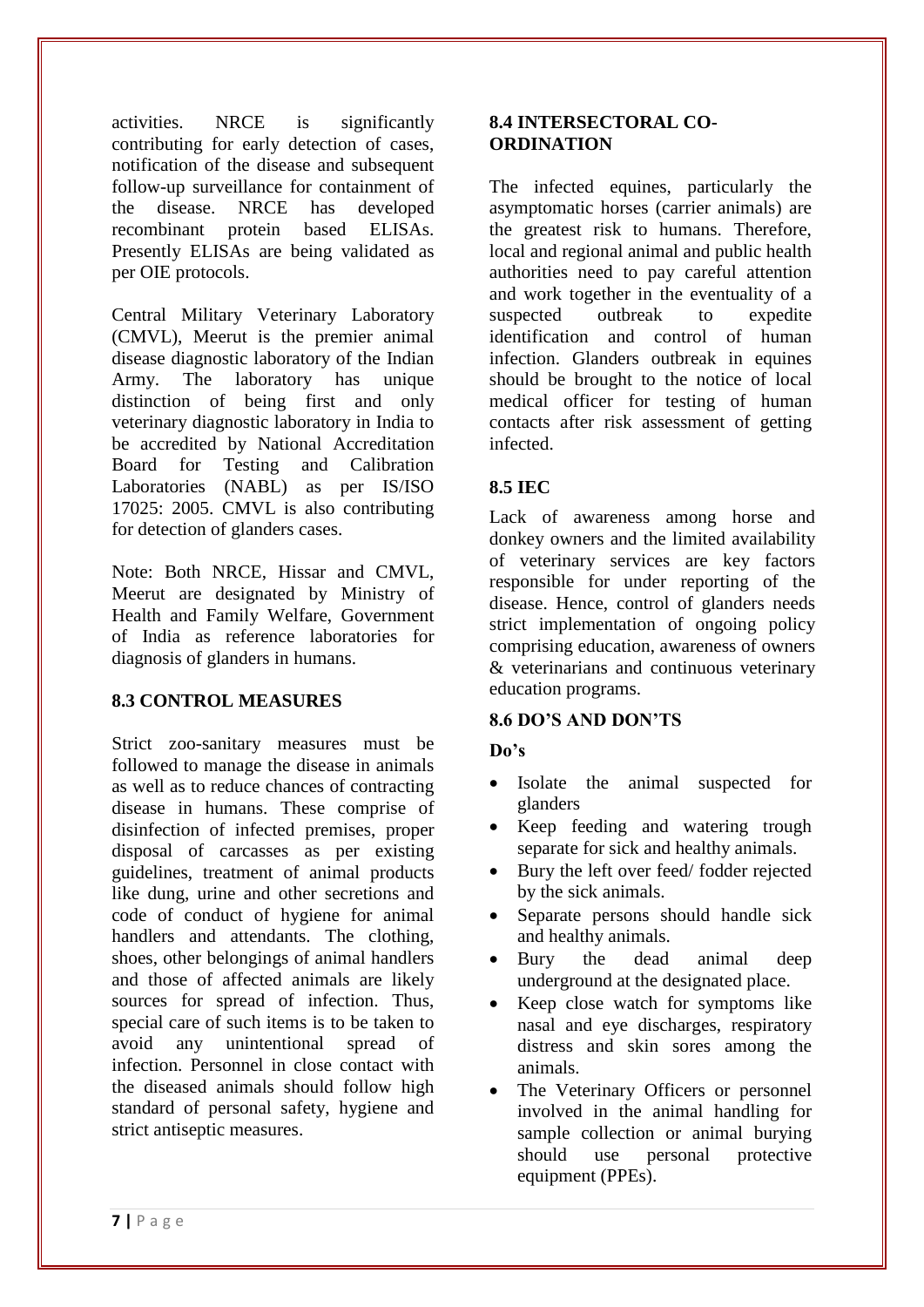- Wash hands with soap and water every time while handling suspected animals/ feed/ water through etec
- All sheds be disinfected with suitable disinfectants such as benzalkonium chloride, iodine, mercuric chloride, potassium permanganate, 1% sodium hypochlorite, 70% ethanol and 2% glutaraldehyde etc.
- Clean the contaminated materials with solution of 1 part household bleach (0.5% sodium hypochlorite solution) to 9 parts water.
- Personnel having wounds, scratches and abrasions on hands should never handle sick animals.
- Awareness programmes about glanders to be carried out regularly.

#### **Don'ts**

- Do not mix sick and healthy animals.
- Do not share feeding/ watering troughs between healthy and suspected sick animals,
- Do not throw in open, the left over feed and fodder left by the sick animals.
- Immediately move the sick animals to designated isolated place.
- Do not allow the same person to handle sick and healthy animals.
- Do not touch eatables without washing hands properly.
- Do not mix up the recovered ponies with the healthy stock.
- Do not open the carcasses for necropsy in case of death due to glanders.
- Do not keep healthy stock in sheds used by sick animals.
- Do not touch nasal/wound discharges of infected animals/ human beings. These may contain disease bacterium.
- Do not handle the animals if you have small cuts or wounds on hands & arms.
- Do not reuse bedding and other gear of infected animal.

#### **FOR FURTHER READING:**

- Bartlett JG:Glanders. In Infectious diseases. Edited by Gorbachn SL, Bartlett JG, Blacklow NR. W. B. Saunders Company, Philadelphia, PA. 1992;1293-1295.
- Malik P, Singha H, Goyal SK, Khurana SK, Tripathi BN, Dutt A, Singh D, Sharma N, Jain S. Incidence of Burkholderia mallei infection among indigenous equines in India. Veterinary Record Open. 2015;2(2):e000129.http:// dx.doi.org/10.1136/vetreco-2015- 000129
- OIE. General Disease Information Sheet. Available at http://www.oie.int/doc/ged/D13968.PD F
- Srinivasan A, Kraus CN, DeShazer D, Becker PM, Dick JD, Spacek L, Bartlett JG, Byrne WR, Thomas DL. Glanders in a military research microbiologist.The New England Journal of Medicine. 2001;345:256- 258.
- Van Zandt KE, Greer MT, Gelhaus HC. Glanders: an overview of infection in humans. Orphanet Journal of Rare Diseases. 2013;8:131.
- Wilkinson L. Glanders: medicine and veterinary medicine in common pursuit of a contagious disease. Medical History. 1981;25(4):363-384.
- Yabuuchi, Eiko, et al. Proposal of Burkholderia gen. nov. and transfer of seven species of the genus Pseudomonas homology group II to the new genus, with the type species Burkholderia cepacia (Palleroni and Holmes 1981) comb. nov. Microbiology and Immunology. 1992;36(12):1251-75.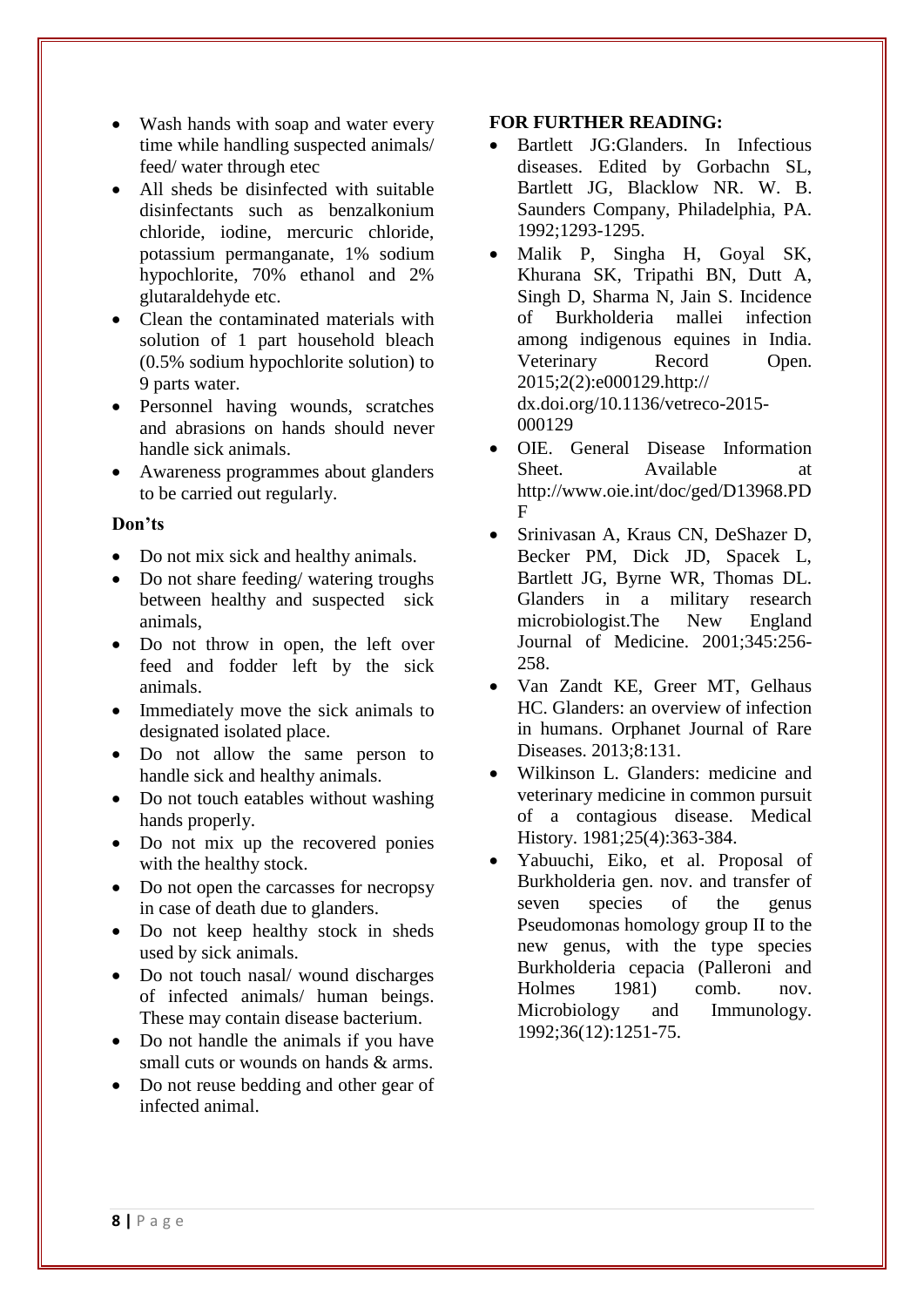## **Table 1: Animal glanders reported in India**

| Year    | State                          | <b>Places</b>                                                                                             |
|---------|--------------------------------|-----------------------------------------------------------------------------------------------------------|
| 2006-07 | Maharashtra                    | Pune, Panchgani                                                                                           |
|         | Punjab                         | Ludhiana                                                                                                  |
|         | <b>Uttar Pradesh</b>           | Meerut, Muzaffarnagar, Ghaziabad                                                                          |
|         | Uttarakhand                    | Kathgodam Distt.Nainital                                                                                  |
| 2007-08 | Andhra Pradesh                 | Mehboob Nagar, Balanagar, Rajapur                                                                         |
|         | Haryana                        | Karnal                                                                                                    |
|         | Himachal Pradesh               | Nahan, Sirmour                                                                                            |
|         | Uttarakhand                    | Haldwani, Kathgodam Distt. Nainital                                                                       |
| 2009-10 | Chhattisgarh                   | Lakhenagar, Raipur                                                                                        |
| 2010-11 | Himachal Pradesh               | Pandoh, Mandi                                                                                             |
|         | <b>Uttar Pradesh</b>           | Ghaziabad, Bijnor                                                                                         |
| 2011-12 | <b>Uttar Pradesh</b>           | Ahmedpur Tada, Shikarpur, Dist, Bulandshar<br>Khanpur, Ganjdundwara, Dist Kashganj                        |
| 2012-13 | <b>Uttar Pradesh</b>           | Khanpur Distt. Auriya, Vikas Khand Hariyawan, Dist<br>Hardoi                                              |
| 2013-14 | Chhattisgarh                   | Ramnagar, Raipur                                                                                          |
|         | Himachal Pradesh               | Dhundun, Arki Distt. Solan                                                                                |
|         | <b>Uttar Pradesh</b>           | Tehsil-Dataganj, Distt. Badaun                                                                            |
| 2014-15 | Himachal Pradesh               | Vikas Khand Hariyawan, Dist Hardoi<br>Sarkaghat, Distt. Mandi                                             |
|         | <b>Uttar Pradesh</b>           | Agra,                                                                                                     |
|         | Jammu and Kashmir              | Katra                                                                                                     |
| 2015-16 | Jammu and Kashmir              | Katra                                                                                                     |
|         | Punjab                         | Gurdaspur                                                                                                 |
|         | <b>Uttar Pradesh</b>           | Jagat Block, Dist Bandaun, Quader Chowk Distt.                                                            |
|         |                                | Badaun Ganj Dundwara, Distt. Kasganj, Block                                                               |
|         |                                | Avagarh, Etah Modinagar, Sondha, Distt. Ghaziabad<br>Distt. Hathras, Bharna Simbhawali Distt.Hapur, Farah |
|         |                                | Mathura, Kandhla, Muzzaffarnagar, Thanabhawan, Distt.                                                     |
|         | Uttarakhand                    | Shamli, Fatehganj Bareilly                                                                                |
|         |                                | Moh.Quila Manglaur, Haridwar<br>Ajabpur, Dehradun, Rishikesh                                              |
|         |                                | Bazpur Distt. Udham Singh nagar                                                                           |
|         | Gujarat                        | Bhavla, Ahmedabad, Patan, Kheda                                                                           |
| 2016-17 | Haryana                        | Yamunanagar, Gohana, Sonipat, Panipat                                                                     |
|         | Himachal Pradesh               | Shapur, Dharamshala, Distt. Kangra                                                                        |
|         | Jammu and Kashmir              | Katra<br>Roopnagar                                                                                        |
|         | Punjab<br><b>Uttar Pradesh</b> | Baghpat, Jawli, Sondha, Makreda Dist. Gaziabad,                                                           |
|         |                                | Bisauli, Distt. Baudun, Block Punwarka, Saharnpur,                                                        |
|         |                                | Block Akola, Agra, Bharkhari, Hardoi, Masauli,                                                            |
|         |                                | Barabanki, Guljar nagar, Lakhimpur Kheri<br>Todarpur, Saharanpur, Unn, Shamli, Hathras, Fathepur          |
|         | Uttarakhand                    | Rishi Kesh, Roorki, Haridwar                                                                              |
|         | Gujarat                        | Bhavnagar, Banaskantha, Patan, Palitana, Jam Nagar,<br>Ahmedabad, Junagadh, Amirgadh, Kutch               |
|         | Rajasthan                      | Rajakhera, Distt. Dholpur, Udaipur                                                                        |
|         | Madhya Pradesh                 | Laxmiganj Gwalior                                                                                         |